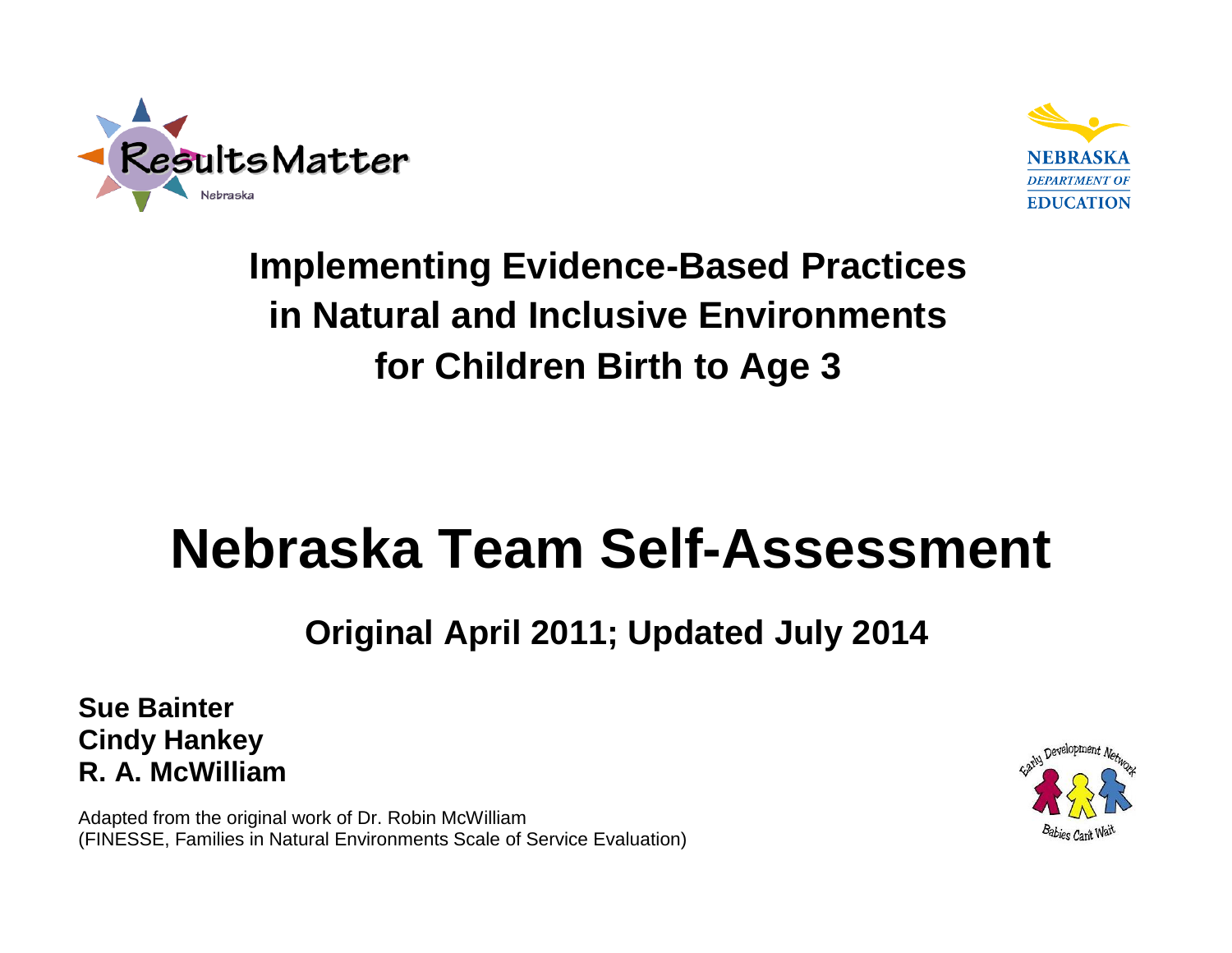Name: Team: The Contract of the Contract of Contract of Contract of Contract of Contract of Contract of Contract of Contract of Contract of Contract of Contract of Contract of Contract of Contract of Contract of Contract o

#### **Directions:**

This team self-assessment tool focuses on typical and ideal practices when providing quality home and community-based services to children with disabilities Birth-3. The practice descriptions are written such that itinerant providers, services coordinators, and administrators can assess and compare the typical "way they do business" with their "ideal" practices (reflective of national evidence-based practices and Nebraska regulations). The scale is intended for Early Intervention teams including, at a minimum, an ECSE, SLP, OT, PT, Services Coordination, and a Supervisor/Administrator.

The scale itself consists of several items that address various program components. Each item is scored from 1 to 7. In rating each item, first read all of the descriptors and circle the number that best represents your team's most typical practice. Then, on the scale below the descriptors, circle the number that represents where you would like your team to be (ideal) on this dimension. Use the even numbers if your program falls between the descriptors specified under the odd-numbered headings.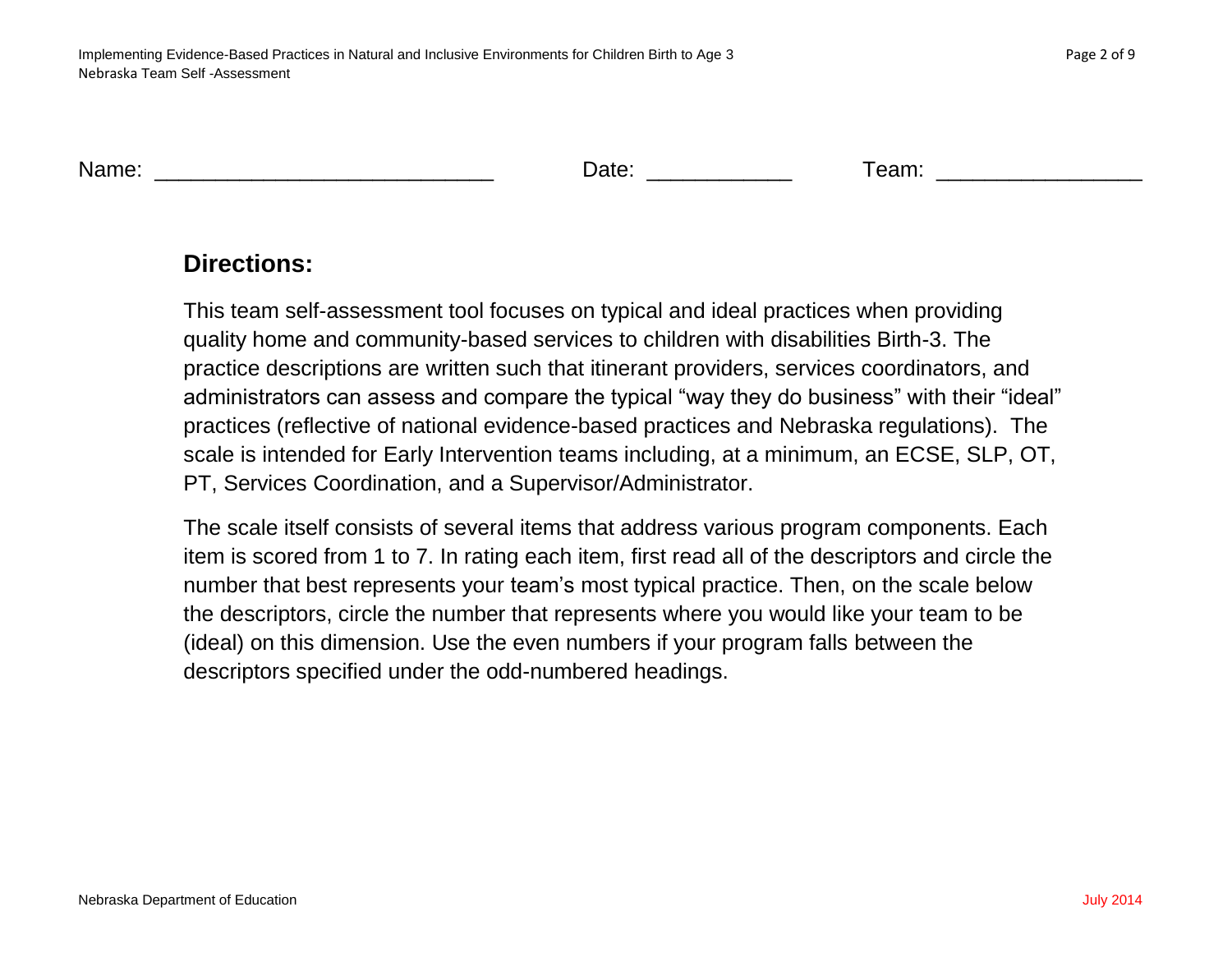#### **1. Philosophy of EI/ECSE**

| <b>Typical Practice:</b>                                                                                                                                                           |                                                                            |                                                                                                                                                                                                                                                                                                               |                                                                                                                                                                                                                                                                                                                 |                                                                                                                                                                                                                                                                                                            |
|------------------------------------------------------------------------------------------------------------------------------------------------------------------------------------|----------------------------------------------------------------------------|---------------------------------------------------------------------------------------------------------------------------------------------------------------------------------------------------------------------------------------------------------------------------------------------------------------|-----------------------------------------------------------------------------------------------------------------------------------------------------------------------------------------------------------------------------------------------------------------------------------------------------------------|------------------------------------------------------------------------------------------------------------------------------------------------------------------------------------------------------------------------------------------------------------------------------------------------------------|
| is to provide direct, hands-on<br>therapy and instruction to the<br>child is missing. Instruction is<br>provided in decontextualized<br>activities (not within family<br>routine). | <b>Child Instruction: Philosophy</b><br>child in order to teach skills the | Parent Training: Philosophy is<br>to provide therapy and<br>instruction to the child while<br>the family watches and learns.<br>In between visits, the family<br>provides targeted 1:1 activities<br>with their child based on<br>modeling and suggestions<br>from providers (not within<br>family routines). | <b>Child-Focused Support:</b><br>Philosophy is to work with the<br>adults in the child's life to<br>increase the child's<br>participation, social<br>relationships and independence<br>in everyday activities. The<br>family's everyday activities lead<br>to the desired skills and<br>behaviors of the child. | <b>Whole-Family Support:</b><br>Philosophy is to build the<br>confidence, competence and<br>capability of the adults in the<br>child's life to increase child<br>participation, social relationships<br>and independence in everyday<br>routines as well as addressing<br>the needs of the "whole" family. |
| Ideal Practice:                                                                                                                                                                    |                                                                            |                                                                                                                                                                                                                                                                                                               |                                                                                                                                                                                                                                                                                                                 |                                                                                                                                                                                                                                                                                                            |

#### **2. Choosing an Early Intervention Model**

| <b>Typical Practice:</b>                                            |                                                           |                                                                                                                                                 | 5                                                                                                                                                                                | h |                                                                                                                                                                                                                                                                            |
|---------------------------------------------------------------------|-----------------------------------------------------------|-------------------------------------------------------------------------------------------------------------------------------------------------|----------------------------------------------------------------------------------------------------------------------------------------------------------------------------------|---|----------------------------------------------------------------------------------------------------------------------------------------------------------------------------------------------------------------------------------------------------------------------------|
| Two or more providers<br>providing regular visits<br>team meetings. | independent of one another.<br>No need to communicate. No | Two or more providers<br>providing regular visits;<br>occasionally together. Use<br>infrequent team meetings to<br>communicate with each other. | Visits by a primary provider,<br>occasionally accompanied by<br>and receiving consultation from<br>team members. Use regular<br>team meetings to communicate<br>with each other. |   | Visits by a primary provider<br>accountable for all outcomes on<br>behalf of the team. Team<br>members go on visits as a<br>support to the primary<br>provider. Any team member<br>assumes the role of a primary<br>provider. Use regular team<br>meetings to communicate. |
| Ideal practice:                                                     |                                                           |                                                                                                                                                 |                                                                                                                                                                                  |   |                                                                                                                                                                                                                                                                            |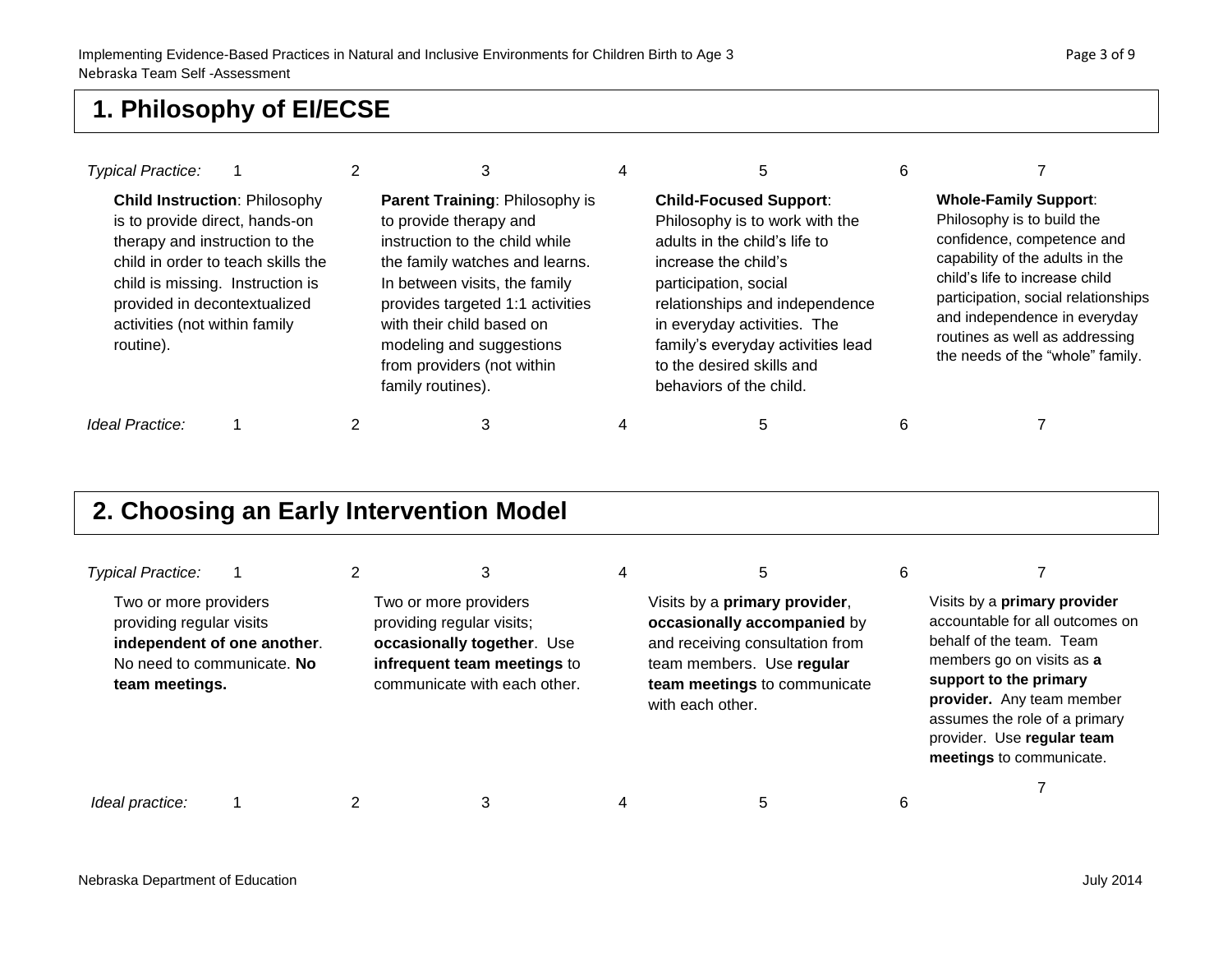#### **\*3. Teaming--Critical to the Success of EI Programs**

| <b>Typical Practice:</b>                                                                                        |  | 3                                                                                                                          | 4 | 5                                                                                                                                                                                                                          | 6 |                                                                                                                                                                                                                                                                                     |
|-----------------------------------------------------------------------------------------------------------------|--|----------------------------------------------------------------------------------------------------------------------------|---|----------------------------------------------------------------------------------------------------------------------------------------------------------------------------------------------------------------------------|---|-------------------------------------------------------------------------------------------------------------------------------------------------------------------------------------------------------------------------------------------------------------------------------------|
| No team meetings are held.<br>Communication between<br>providers and services<br>coordinators occurs as needed. |  | Team meetings occur for<br>scheduling purposes and<br>providing child updates.<br>Team members attend as they<br>are able. |   | Meetings are led by a rotating<br>facilitator. Scheduling and<br>child updates predominate,<br>with some time left over for<br>collaboration with team mates.<br>Most team members are<br><b>present</b> most of the time. |   | Meetings are led by a<br>consistent facilitator. The pre-<br>published agenda includes<br>child AND family updates, as<br>well as regular opportunities for<br>team members to collaborate<br>and use evidence-based<br>teaming practices. All team<br>members attend all meetings. |
| Ideal Practice:                                                                                                 |  | 3                                                                                                                          | 4 | 5                                                                                                                                                                                                                          | 6 |                                                                                                                                                                                                                                                                                     |

### **\*4. Starting the EI Process--Intake**

| <b>Typical Practice:</b>                                                                                          |  |                                                                                                                    | 5                                                                                                                                                                                                               |                                                                                                                                                                                                                                       |
|-------------------------------------------------------------------------------------------------------------------|--|--------------------------------------------------------------------------------------------------------------------|-----------------------------------------------------------------------------------------------------------------------------------------------------------------------------------------------------------------|---------------------------------------------------------------------------------------------------------------------------------------------------------------------------------------------------------------------------------------|
| Intake consists entirely of a<br>description of services,<br>especially therapy and<br>instruction for the child. |  | Intake consists primarily of<br>a description of services,<br>especially therapy and<br>instruction for the child. | Intake consists primarily of a<br>description of supports and<br>services to the child and includes<br>some questions to find out what<br>concerns the family has, or<br>questions they would like<br>answered. | Intake consists primarily of<br>getting to know the family and<br>finding out what questions the<br>family would like answered.<br>Includes a brief description of<br>the supports and services<br>available to the child and family. |
| Ideal Practice:                                                                                                   |  |                                                                                                                    |                                                                                                                                                                                                                 |                                                                                                                                                                                                                                       |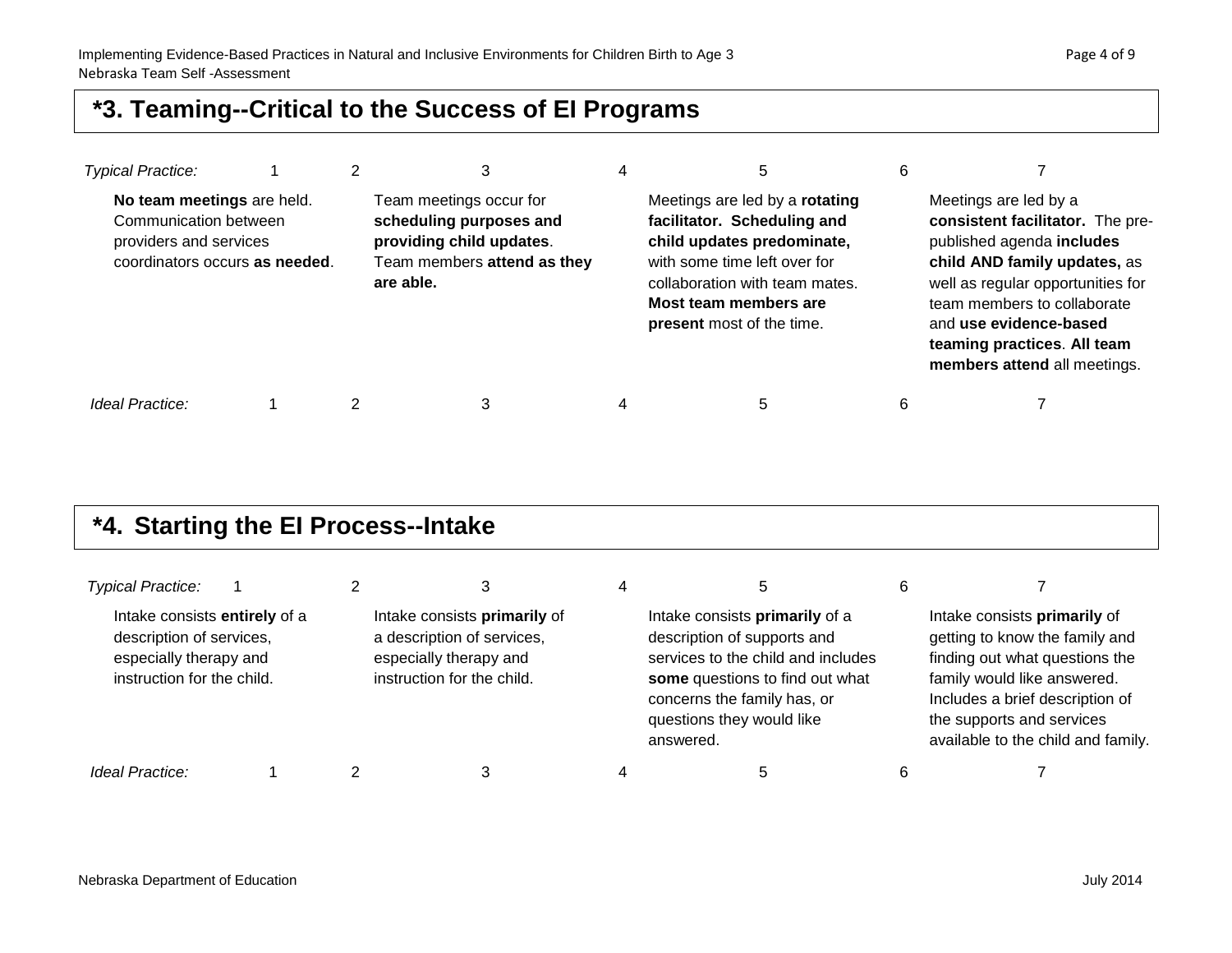#### **\*5. Determining Child Eligibility--Evaluation**

| <b>Typical Practice:</b>                                                                                                                                          |  |                                                                                                                                                                                                                                    |                                                                                                                                                                                                                                                                     |                                                                                                                                                                                                                                                            |
|-------------------------------------------------------------------------------------------------------------------------------------------------------------------|--|------------------------------------------------------------------------------------------------------------------------------------------------------------------------------------------------------------------------------------|---------------------------------------------------------------------------------------------------------------------------------------------------------------------------------------------------------------------------------------------------------------------|------------------------------------------------------------------------------------------------------------------------------------------------------------------------------------------------------------------------------------------------------------|
| The Multi-Disciplinary Team<br>(MDT) typically uses<br>3 or more standardized<br>tools and more than<br>2 providers for all children to<br>determine eligibility. |  | The MDT typically uses<br>3 or more standardized<br>tools and more than<br>2 providers except<br>for children who have<br>pre-existing conditions (e.g.,<br>Down's syndrome, cerebral<br>palsy, etc.) to determine<br>eligibility. | The MDT uses a <b>combination</b> of<br>standardized tools (2 or fewer) and<br>more than<br>2 providers in combination with<br>some other sources of<br>information (medical records,<br>parent report, provider<br>observation, etc.) to determine<br>eligibility. | The MDT uses the least number<br>of standardized tools (1) and the<br>least number of providers (2) in<br>combination with other sources<br>of information (medical<br>records, parent report, provider<br>observation, etc.) to determine<br>eligibility. |
| Ideal Practice:                                                                                                                                                   |  |                                                                                                                                                                                                                                    |                                                                                                                                                                                                                                                                     |                                                                                                                                                                                                                                                            |

#### **\*6. Using Child Assessment to Determine Child Outcomes**

| <b>Typical Practice:</b>                                                                                                                             |           | З                                                                                                                                   | 5                                                                                                                                                                                                                                                                                          | 6 |                                                                                                                                                                                            |
|------------------------------------------------------------------------------------------------------------------------------------------------------|-----------|-------------------------------------------------------------------------------------------------------------------------------------|--------------------------------------------------------------------------------------------------------------------------------------------------------------------------------------------------------------------------------------------------------------------------------------------|---|--------------------------------------------------------------------------------------------------------------------------------------------------------------------------------------------|
| Only norm-referenced<br><b>instruments</b> that focus on<br>traditional developmental<br>domains are used for<br>determining IFSP child<br>outcomes. | outcomes. | Curriculum-based<br><b>instruments</b> that focus on<br>traditional developmental<br>domains are used for<br>determining IFSP child | <b>Curriculum-based instruments</b><br>in addition to routines or<br>activity based assessment that<br>focus on <b>both</b> traditional<br>developmental domains and<br>child participation, social<br>relationships, and independence<br>are used for determining IFSP<br>child outcomes. |   | <b>Routines or activity based</b><br>assessments that focus on<br>child participation, social<br>relationships and independence<br>are used for determining child<br><b>IFSP</b> outcomes. |
| Ideal Practice:                                                                                                                                      |           |                                                                                                                                     |                                                                                                                                                                                                                                                                                            |   |                                                                                                                                                                                            |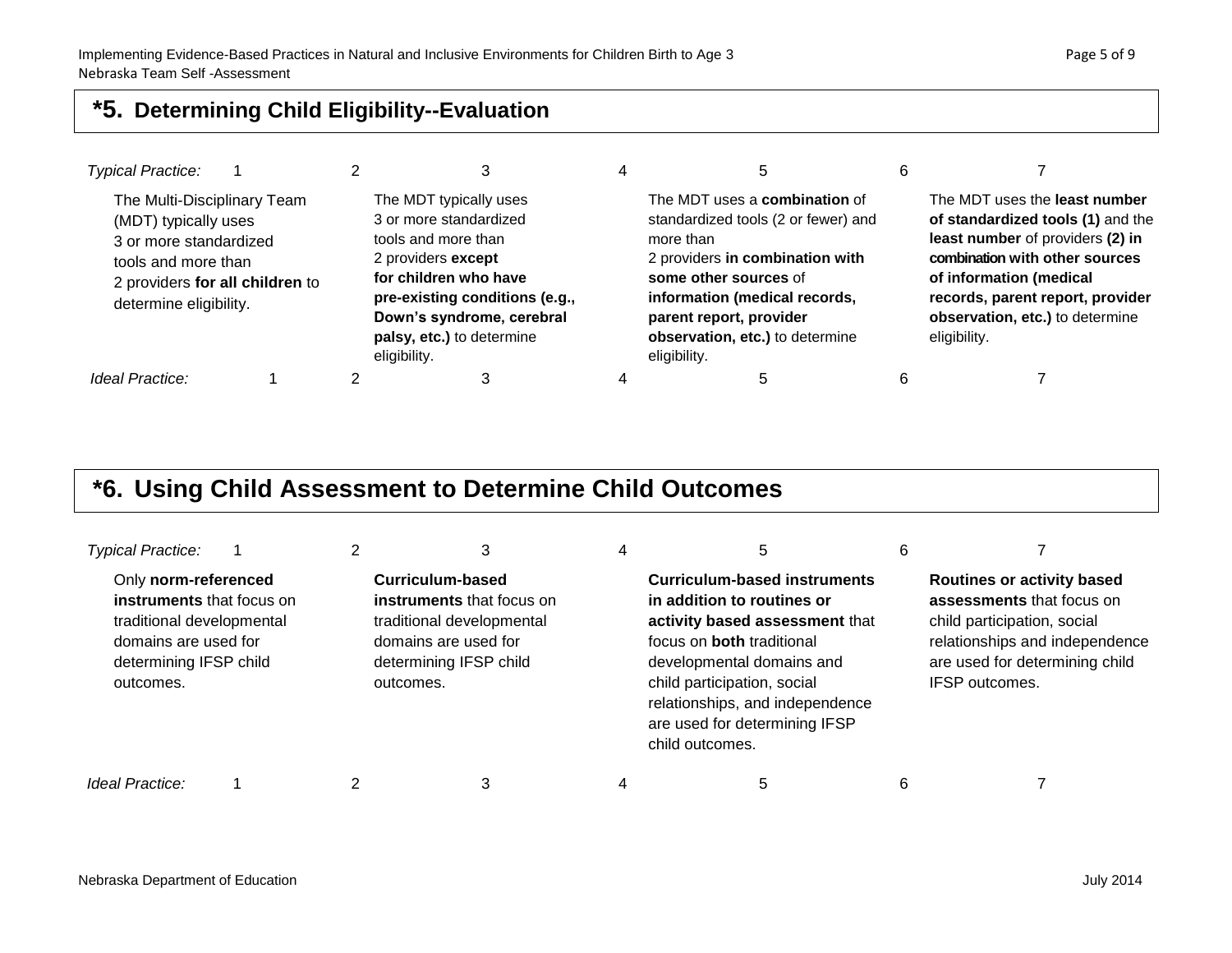#### **\*7. Using Family Assessment to Determine Family Priorities and Outcomes**

| <b>Typical Practice:</b>                                        |                               |                                                                                                                                                                                                                                                                                                            |                                                                                                                                                                                                                                                                                                                                             |                                                                                                                                                                                                                                                              |
|-----------------------------------------------------------------|-------------------------------|------------------------------------------------------------------------------------------------------------------------------------------------------------------------------------------------------------------------------------------------------------------------------------------------------------|---------------------------------------------------------------------------------------------------------------------------------------------------------------------------------------------------------------------------------------------------------------------------------------------------------------------------------------------|--------------------------------------------------------------------------------------------------------------------------------------------------------------------------------------------------------------------------------------------------------------|
| evident and only child<br>outcomes are included in the<br>IFSP. | Only child assessment data is | In addition to child assessment<br>data, some traditional/general<br>family needs information is<br>included in the IFSP. In the<br>outcomes section, child outcomes<br>and generic family outcomes are<br>represented. For example, "Family<br>will access resources and supports<br>in their community." | In addition to assessment of the<br>child and family within their<br>natural routines, there are child<br>outcomes and also family<br>outcomes that describe something<br>the family will do that relates to<br>supporting their child. For example,<br>"Family will learn 5 new signs that<br>correspond with their child's<br>interests." | In addition to an assessment of<br>the child and family within their<br>natural routines and child<br>outcomes, there are family<br>outcomes independent of the<br>child. For example: "Sarah will get<br>information about jobs for herself by<br>June 15." |
| Ideal Practice:                                                 |                               |                                                                                                                                                                                                                                                                                                            |                                                                                                                                                                                                                                                                                                                                             |                                                                                                                                                                                                                                                              |

#### **\*8. Writing Functional Child Outcomes**

| <b>Typical Practice:</b>                                    |                                    |                                                                                                                                                                                                                             |                                                                                                                                                                                                                                                |                                                                                                                                                                                                                                                                                                                                                                       |
|-------------------------------------------------------------|------------------------------------|-----------------------------------------------------------------------------------------------------------------------------------------------------------------------------------------------------------------------------|------------------------------------------------------------------------------------------------------------------------------------------------------------------------------------------------------------------------------------------------|-----------------------------------------------------------------------------------------------------------------------------------------------------------------------------------------------------------------------------------------------------------------------------------------------------------------------------------------------------------------------|
| Purpose of each child outcome<br>is not clear. For example: | "Joey will use initial /m/ sounds. | Purpose for each child outcome<br>is overall improvement in a<br>general developmental or skill<br>area. For example: "Gracie's<br>receptive and expressive<br>language skills will improve<br>during the next six months". | Purpose of the child outcome is<br>stated implicitly (i.e., we can<br>guess why we're working on it).<br>For example: "After a cup with<br>handles is placed in her hands,<br>Katie will grasp it for a drink<br>when given physical support". | Purpose of each child outcome is<br>stated explicitly (i.e., we know<br>exactly why we're working on it) and<br>usually involves participation in a<br>routine. For example: "Kari will<br>participate in meal time by saying<br>words. We will know she can do<br>this when she says one identifiable<br>word, not in imitation, during three<br>consecutive meals". |
| Ideal Practice:                                             |                                    |                                                                                                                                                                                                                             |                                                                                                                                                                                                                                                |                                                                                                                                                                                                                                                                                                                                                                       |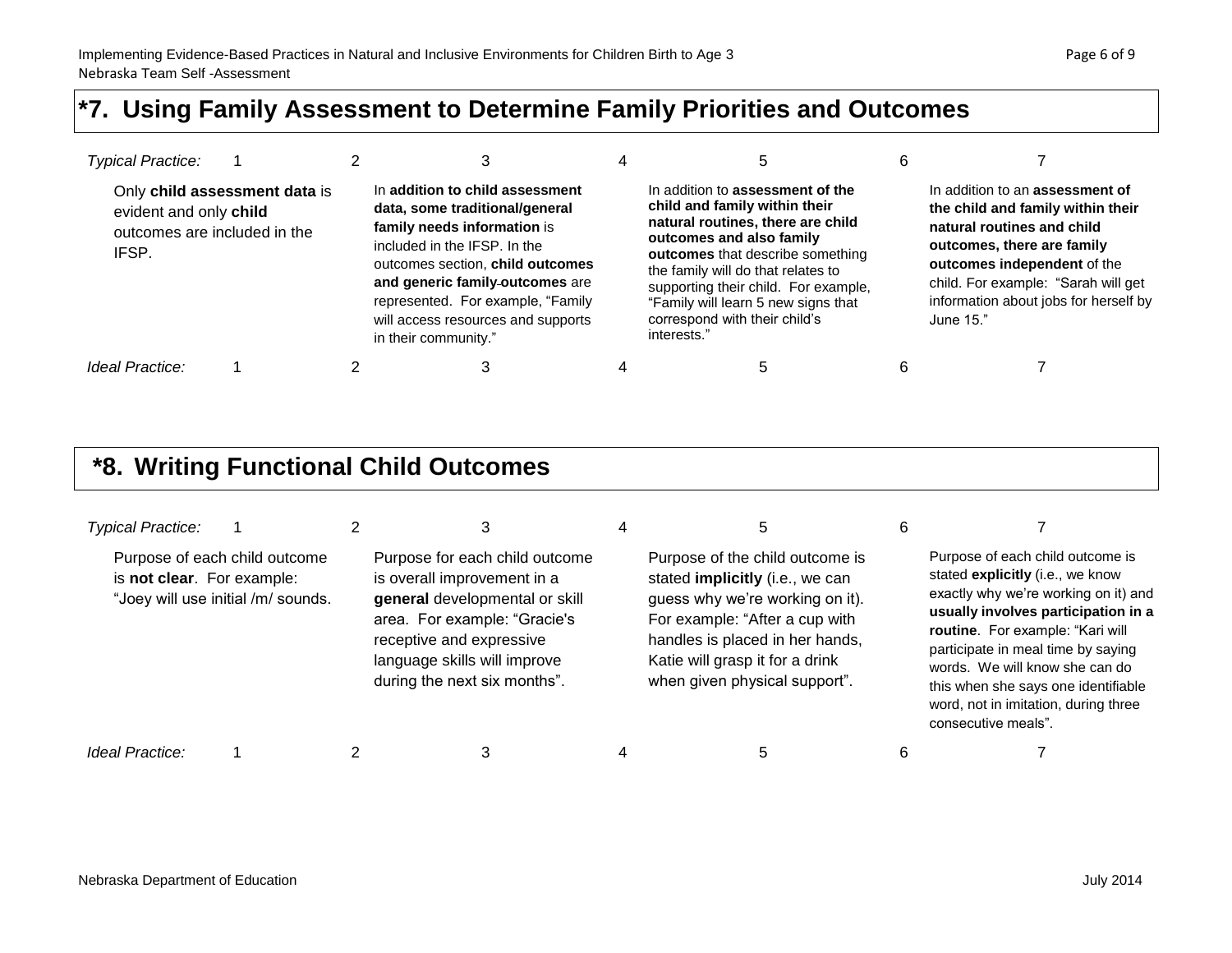#### **9. IFSP Meetings—Developing Support Plans that Work for Families**

| <b>Typical Practice:</b>                                                                                         |                                  |                                                                                                                                                                                       |                                                                                                                                                                             |                                                                                                                                                                                                                                                   |
|------------------------------------------------------------------------------------------------------------------|----------------------------------|---------------------------------------------------------------------------------------------------------------------------------------------------------------------------------------|-----------------------------------------------------------------------------------------------------------------------------------------------------------------------------|---------------------------------------------------------------------------------------------------------------------------------------------------------------------------------------------------------------------------------------------------|
| During IFSP meetings,<br>scores, child assessment<br>results, and services that will<br>offered. Parents listen. | providers primarily discuss test | During IFSP meetings,<br>providers occasionally discuss<br>test scores; meeting focuses on<br>assessment results, areas of<br>need (deficits) and services.<br>Parents mostly listen. | During IFSP meetings,<br>providers discuss child/family<br>needs and intervention<br>strategies (not routines based).<br>Parents are actively engaged in<br>the discussion. | During IFSP meetings, providers<br>and parents discuss<br>child/family needs, priorities,<br>and strategies in the context of<br>the family's routines. The<br>meeting is best described as a<br>"joint effort" between parents<br>and providers. |
| Ideal Practice:                                                                                                  |                                  |                                                                                                                                                                                       |                                                                                                                                                                             |                                                                                                                                                                                                                                                   |

#### **\*10. Determining Child/Family Supports & Services on the IFSP**

| <b>Typical Practice:</b>                                     |                                                                                                         |                                                                                                                                                                                                                                                            |                                                                                                                                                                                                                                                                                                                           | 6 |                                                                                                                                                                                                                                                                                                                                                                                                            |
|--------------------------------------------------------------|---------------------------------------------------------------------------------------------------------|------------------------------------------------------------------------------------------------------------------------------------------------------------------------------------------------------------------------------------------------------------|---------------------------------------------------------------------------------------------------------------------------------------------------------------------------------------------------------------------------------------------------------------------------------------------------------------------------|---|------------------------------------------------------------------------------------------------------------------------------------------------------------------------------------------------------------------------------------------------------------------------------------------------------------------------------------------------------------------------------------------------------------|
| on standardized test results<br>are matched to test scores). | Services are determined based<br>(i.e., child qualifies for a service<br>based on a low score; services | Services are determined based<br>on discipline/domain-specific<br><b>IFSP outcomes</b> (e.g., child has<br>a language goal so he or she<br>gets speech/language services,<br>or child has a fine motor goal so<br>he or she gets occupational<br>therapy). | Services are provided by a PSP<br>and determined by the most<br>significant needs of the child;<br>all other services are determined<br>by the child's needs as well (e.g.<br>child is the most delayed in<br>walking so the PT is the PSP. If<br>child has other delays, other<br>services are assigned<br>accordingly). |   | Services are provided by a PSP<br>and jointly determined based upon<br>the competence and confidence<br>(skill set) of the PSP in providing<br>supports for each outcome (e.g.,<br>in a joint conversation, PSP<br>requests help with outcomes #1 and<br>#3 and the person on the team who<br>has the skill set to provide best<br>support for these outcomes, then<br>OT is listed on the services page.) |
| Ideal Practice:                                              |                                                                                                         |                                                                                                                                                                                                                                                            |                                                                                                                                                                                                                                                                                                                           | n |                                                                                                                                                                                                                                                                                                                                                                                                            |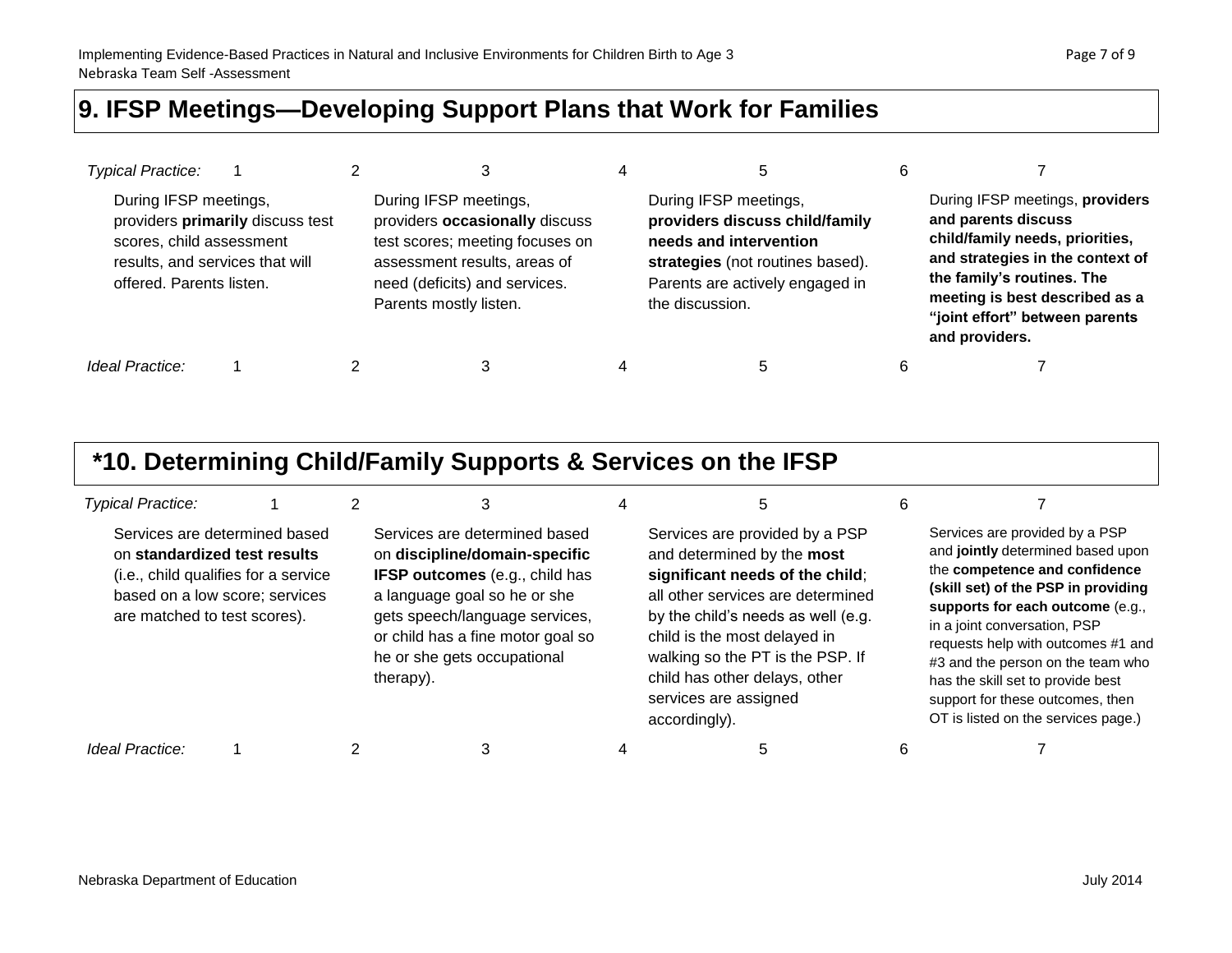#### **\*11. Home Visits are ALL about Natural Learning Opportunities**

| <b>Typical Practice:</b>                                                                                                                                                 |                                  |                                                                                                                                                                                                 |   |                                                                                                                                   |                                                                                                                                                      |
|--------------------------------------------------------------------------------------------------------------------------------------------------------------------------|----------------------------------|-------------------------------------------------------------------------------------------------------------------------------------------------------------------------------------------------|---|-----------------------------------------------------------------------------------------------------------------------------------|------------------------------------------------------------------------------------------------------------------------------------------------------|
| Strategies and practice<br>require specific places or<br>specialized equipment not<br>typically found in natural<br>environments (family home or<br>community settings). | activities proposed by providers | Strategies and practice<br>activities proposed by providers<br>require caregivers/teachers to<br>set aside specific times in the<br>day i.e. they do not occur<br>naturally in family routines. |   | Agreed upon strategies and<br>practice/learning opportunities<br>involve significant modification<br>of existing family routines. | Agreed upon strategies and<br>practice/learning opportunities<br>involve minor modifications of<br>naturally occurring, existing<br>family routines. |
| Ideal Practice:                                                                                                                                                          |                                  |                                                                                                                                                                                                 | 4 |                                                                                                                                   |                                                                                                                                                      |

### **12. "Function" Counts when using Specialized Equipment, Strategies, or Devices**

| <b>Typical Practice:</b>                                                                                                            |                                                                                                                                        |                                                                                                                                                                                                                                                                                                          |                                                                                                                                                                                                                                                                                  |                                                                                                                                                                                                                                                                              |
|-------------------------------------------------------------------------------------------------------------------------------------|----------------------------------------------------------------------------------------------------------------------------------------|----------------------------------------------------------------------------------------------------------------------------------------------------------------------------------------------------------------------------------------------------------------------------------------------------------|----------------------------------------------------------------------------------------------------------------------------------------------------------------------------------------------------------------------------------------------------------------------------------|------------------------------------------------------------------------------------------------------------------------------------------------------------------------------------------------------------------------------------------------------------------------------|
| strategies, or devices is not<br>functioning in everyday<br>will be brushed every 2 hours"<br>twice daily for 1 hour<br>each time." | Use of specialized equipment,<br>directly related to successful<br>activities. For example: "Child<br>or "Standing frame is to be used | Use of specialized equipment,<br>strategies, or devices routinely<br>requires decontextualized<br>practice with an adult before<br>being incorporated into<br>everyday activities. For<br>example: "Child will practice<br>exchanging pictures for<br>preferred items with an adult<br>during 1:1 time." | Some specialized equipment,<br>strategies, or devices designed<br>to facilitate future development<br>or prevent future problems<br>outside of everyday routines are<br>used. For example: "Walker is<br>used to practice walking from<br>one side of the room to the<br>other." | Specialized equipment,<br>strategies, or devices are used<br>only when necessary for<br>successful functioning in<br>everyday routines. For<br>example: "Child uses pictures<br>to indicate needs at meal time,<br>or Big Mac is used with siblings<br>when playing a game." |
| Ideal Practice:                                                                                                                     |                                                                                                                                        |                                                                                                                                                                                                                                                                                                          |                                                                                                                                                                                                                                                                                  |                                                                                                                                                                                                                                                                              |